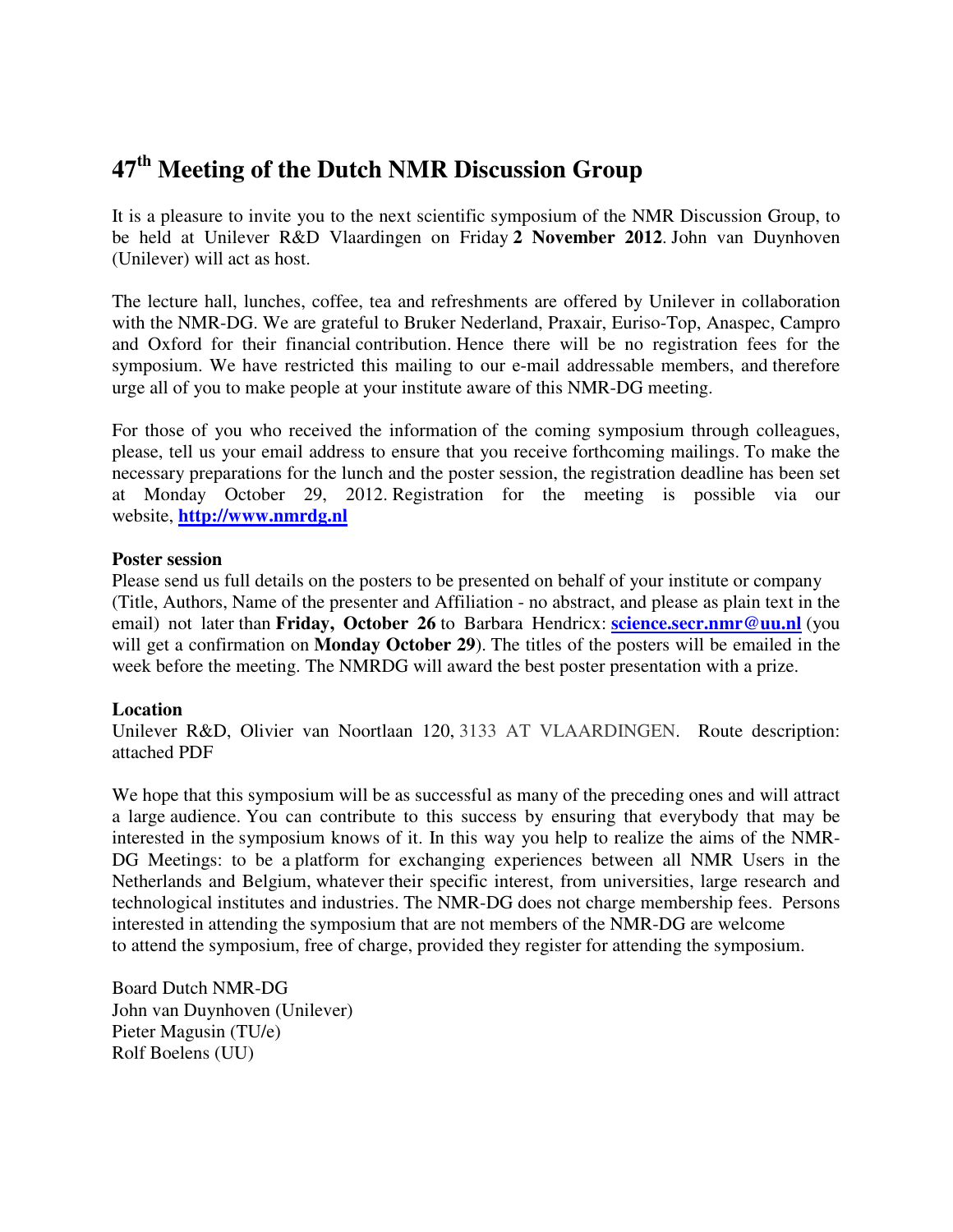# **47th Meeting of the Dutch NMR Discussion Group**

| 09.30       | Reception with coffee                                                                                                                                              |
|-------------|--------------------------------------------------------------------------------------------------------------------------------------------------------------------|
| 10.00       | Opening and Welcome                                                                                                                                                |
| 10.05       | John van Duynhoven (Unilever), NMR at Unilever R&D                                                                                                                 |
| 10.20       | Dipen Shah (Leiden University/ZOBIO) Rapid ways to determine structures<br>of protein: small molecule complexes by NMR                                             |
| 10.45       | Carlo van Mierlo (Wageningen University) Distant residues mediate<br>picomolar-binding affinity of a protein cofactor                                              |
| 11.10       | Mathias Hass (Leiden University) Towards Seeing the Invisible: Protein<br>Dynamics with Paramagnetic Lanthanide Tags                                               |
| 11.35       | Shimon Vega (Weizman Institute) Solid State Dynamic Nuclear Polarization<br>- some new insights                                                                    |
| 12.10-13.45 | Poster session and lunch buffet offered by Unilever, Vlaardingen                                                                                                   |
| 13.45       | Sybren Wijmenga (Radboud University Nijmegen) Chemical Shifts Pure and<br>Alone. Their role in NMR-based Nucleic Acid Structure Determination and<br>Metabolomics. |
| 14.20       | Klaartje Houben (Utrecht University) The influence of the membrane<br>mimicking environment on membrane protein structure                                          |
| 14.45       | Gijs van der Heijden (Radboud University Nijmegen) Quantitative analysis of<br>liquid-state dynamic nuclear polarization at 3.4T                                   |
| 15.10       | Coffee break                                                                                                                                                       |
| 15.25       | Laudatio for winner of the C.J. Gorter NMR-DG award 2012                                                                                                           |
| 15.30       | Lecture by the Award Laureate                                                                                                                                      |
| 16.00-16.10 | Closure                                                                                                                                                            |
| 16.10-17.30 | Drinks offered by Unilever, Vlaardingen.                                                                                                                           |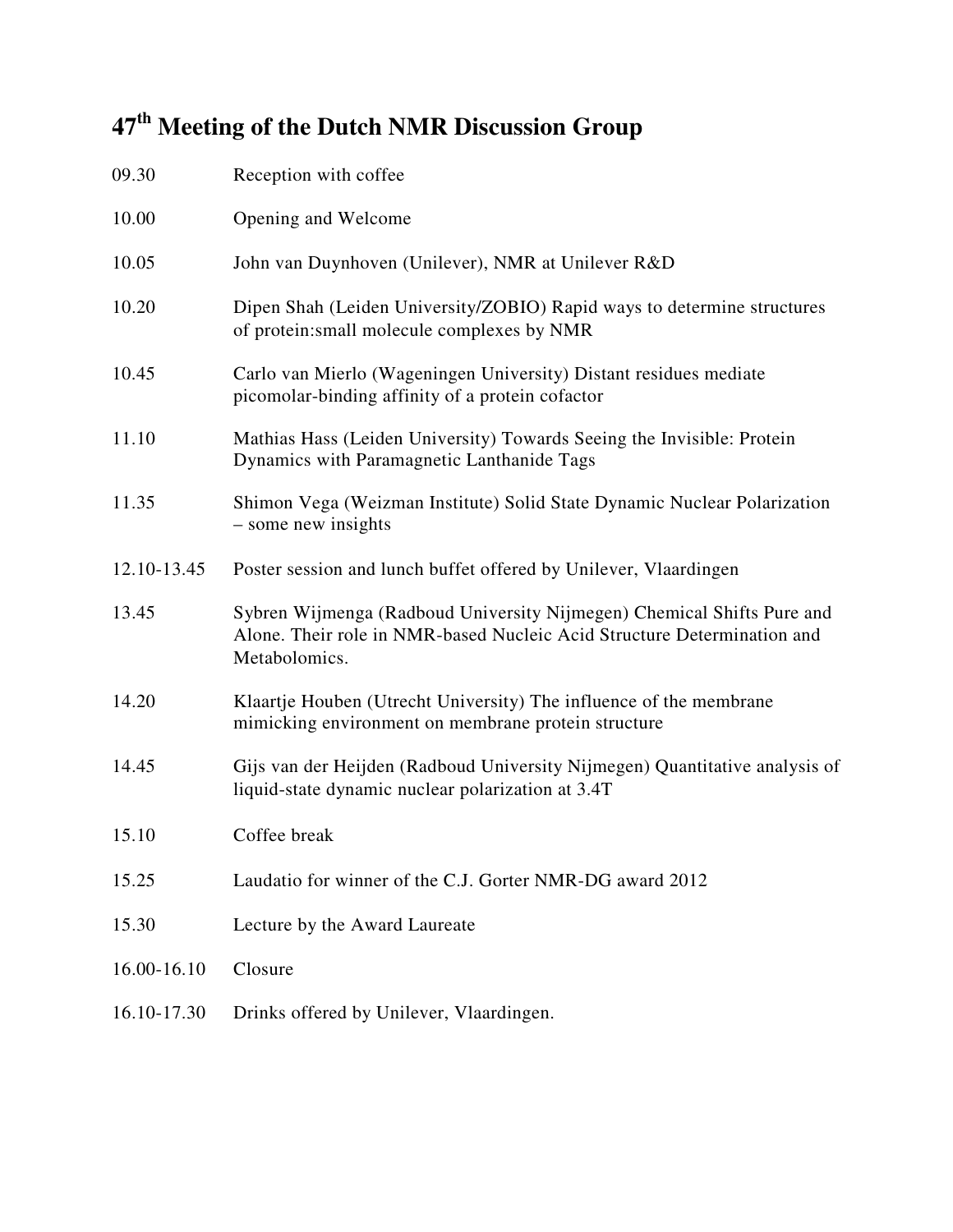### **Posters Dutch NMR-DG, 2 November 2012, Vlaardingen, Unilever R&D**

#### **Posters Dutch NMR-DG, 2 November 2012, Vlaardingen, Unilever R&D**

- 1. E. Van Velzen<sup>1</sup>, N. de Roo<sup>1</sup>, L. Mariani<sup>1</sup>, R. Poort<sup>1</sup>, L. van Adrichem<sup>1</sup>, K.Brunt<sup>3</sup>, H. Schols<sup>2</sup>, Y. Westphal<sup>1</sup>, C. Grun<sup>1</sup>, J. van Duynhoven<sup>1,2</sup>, 1-Unilever R&D, Vlaardingen, 2-Wageningen University, 3-Eurofins, Heerenveen, "qNMR assessment of polysaccharides in complex food matrices".
- 2. Jia-Ying Guan, Peter Keizers, Wei-Min Liu, Frank Löhr, Ed Heeneman, Harald Schwalbe, Marcellus Ubbink and Gregg Siegal, Protein Chemistry Group, Leiden University, "Determination of Ligand Binding Site by Paramagnetic NMR".
- 3. Yuliya Miloslavina, Karthick Babu Sai Sankar Gupta, Naoto Kuwamura, Kasim Ocakoğlu, Marcus Tank, Alfred R. Holzwarth, Donald Bryant, Huub J.M. de Groot, Leiden Institute of chemistry, Leiden University, "Phase-modulated decoupling in solid-state NMR: intersurface linkers and Bacteriochlorophyll e".
- 4. Silvia Gosiewska, Adriana Carvalho de Souza & Peter Lankhorst, DSM Biotechnology Center Delft, "Optimization of Saeman's hydrolysis conditions combined with <sup>1</sup>H NMR detection for quantification of gellan polysaccharide".
- 5. Adriana Carvalho de Souza, Tim Rietkerk, Coralie G.M. Selin and Peter Lankhorst, DSM Biotechnology Center Delft, "A robust and universal NMR method for the compositional analysis of polysaccharides".
- 6. Adrian Voda, Gert-Jan Goudappel, Ruud den Adel, John van Duynhoven\*, Unilever Discover Vlaardingen + \*Laboratory of Biophysics, Wageningen University, "Domain sizes in triglyceride crystal networks by 1H spin-diffusion NMR".
- 7. Anna Jo Oosthoek de Vries, Hans Janssen, Jan van Bentum, Han Gardeniers, Arno Kentgens, Radboud University Nijmegen - solid state NMR, "Microfluidic stripline NMR: In flow <sup>1</sup>H and <sup>13</sup>C measurements in 1 and 2 dimensions".
- 8. H. Van As, Lab of Biophysics and Wageningen NMR Centre, Wageningen University, "The beauty of simplicity: IR-PFG-CPMG".
- 9. H. Van As, N. Homan, E. Gerkema, F.V. Vergeldt, Lab of Biophysics and Wageningen NMR Centre, Wageningen University, "MRI of water transport in (woody) plants: the short and the long".
- 10. Nico Reuvers<sup>1</sup>, Henk Huinink<sup>1</sup>, Hartmut Fischer<sup>2</sup>, Olaf Adan<sup>1,2</sup>, 1. TU/e 2. TNO, "Water and ion transport in nylon films".
- 11. Vipin Agarwal<sup>1</sup>, Victor Litvinov<sup>2</sup>, Lavinia Utiu<sup>1</sup>, Markus Gahleitner<sup>3</sup> and A.P.M Kentgens<sup>1</sup>, 1 Institute of Molecular Materials (IMM), Radboud University Nijmegen, 2 - DSM Research, Geleen, 3 - Borealis GmbH, Innovation Center Linz, Austria, "Linking Chemically Specific Structure Information to Physical Properties of Polymers".
- 12. Marco Tessari<sup>1</sup> and Elisabetta Schievano<sup>2</sup>, 1.-Institute of Molecular Materials (IMM), Radboud University Nijmegen, 2.- Department of Chemical Sciences University of Padova, Italy, "Pure shift: an NMR tool for food analysis?".
- 13. S. Venglovska and L. Pel, Department of Applied Physics, Eindhoven University of Technology, "Li transport in cementitious materials as observed by NMR"
- 14. Abhsihek Cukkemane, Deepak Nand, and Marc Baldus, NMR Spectroscopy group, Bijvoet Center for Biomolecular Research, Utrecht University, "Structural characterization of a cyclic nucleotideregulated K+-channel using solid-state NMR spectroscopy".
- 15. Sabine Gradmann, Christian Ader, Ines Heinrich, Deepak Nand, Marc Dittmann, Abhishek Cukkemane, Marc van Dijk, Alexandre M.J.J. Bonvin, Martin Engelhard and Marc Baldus, NMR Spectroscopy group, Bijvoet Center for Biomolecular Research, Utrecht University, "The FANDAS web portal and its application to NMR studies of Sensory Rhodopsin II in different cellular (-like) settings"
- 16. Pieter C.M.M. Magusin, *Eindhoven University of Technology*, "Inorganic materials for heterogeneous catalysis and energy storage investigated with dipolar-recoupled MAS NMR".
- 17. Markus Weingarth<sup>1</sup>, Elwin van der Cruijsen<sup>1</sup>, Alexander Prokofyev<sup>1,2</sup>, Deepak Nand<sup>1</sup>, Adrien Melquiond<sup>1</sup>, Olaf Pongs<sup>2</sup>, Alexandre MJJ Bonvin<sup>1</sup> and Marc Baldus<sup>1</sup>, 1.NMR Spectroscopy group, Bijvoet Center for Biomolecular Research, Utrecht University, 2. Saarland University, Faculty of Medicine, Homburg, Germany, "Supramolecular organisation of membrane proteins by solid state